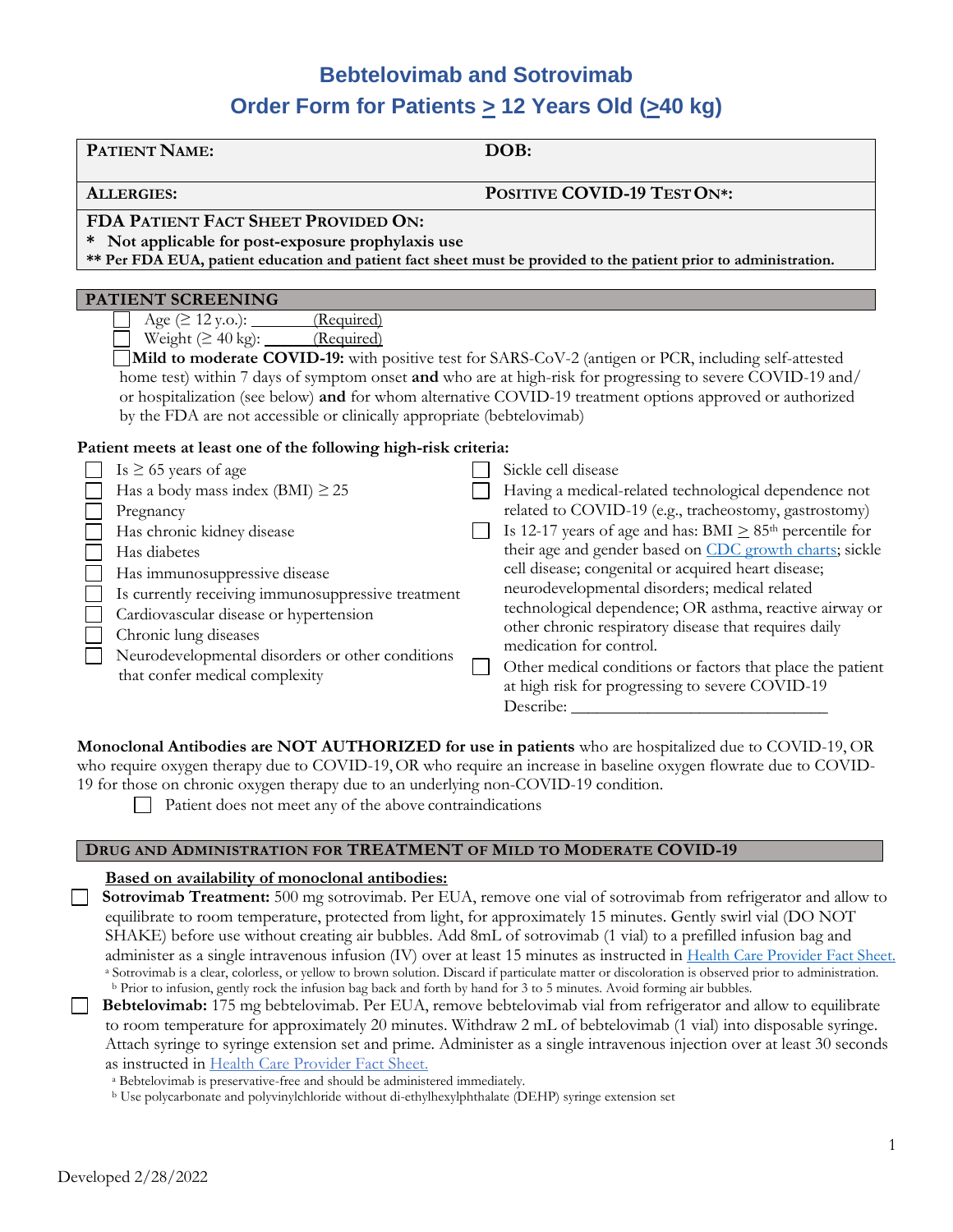#### **To be documented at time of administration:**

| Sotrovimab Lot Number:          | <b>Expiration Date</b> |  |
|---------------------------------|------------------------|--|
| <b>Bebtelovimab Lot Number:</b> | <b>Expiration Date</b> |  |

 **Administering Provider Signature Date**

#### **POST-INFUSION**

 Flush administration set with 0.9% sodium chloride to deliver residual volume.  $\blacksquare$ 

For bebtelovimab only, leave IV in place for observation period; remove prior to discharge.

Monitor patient for hypersensitivity reaction for a period of 60 minutes following infusion.

Send record of treatment and post-infusion summary (page 3) to prescriber at fax number below

#### **MANAGEMENT OF HYPERSENSITIVITY**

Patients must be clinically monitored during infusion and observed for at least one hour after infusion is complete. Vital signs must be measure before infusion and  $\leq q$  30 minutes, and when indicated until conclusion of observation period.

| <b>Management of Minor Infusion-Related Symptoms</b>                                                                                                                                                                                                                                                                                                                                                                                                          |  |  |
|---------------------------------------------------------------------------------------------------------------------------------------------------------------------------------------------------------------------------------------------------------------------------------------------------------------------------------------------------------------------------------------------------------------------------------------------------------------|--|--|
| Nausea/Vomiting $\boxtimes$ Ondansetron (Zofran): 4 mg ODT (oral dissolving tablet) or 4 mg IV                                                                                                                                                                                                                                                                                                                                                                |  |  |
| Headache/Fever $\mid \triangledown$ Acetaminophen: 650-1,000 mg PO                                                                                                                                                                                                                                                                                                                                                                                            |  |  |
| *** Minor infusion related symptoms such as nausea, headache, fever, and dizziness can often improve with slowing<br>infusion rate. For minor symptoms early in the infusion, decrease infusion rate by 25-50%.                                                                                                                                                                                                                                               |  |  |
| Management of Severe (anaphylactic and non-anaphylactic) Administration-Related Symptoms                                                                                                                                                                                                                                                                                                                                                                      |  |  |
| *** Immediately stop infusion or injection, obtain vital signs, initiate supplemental oxygen, as indicated. Activate the<br>emergency medical system (EMS; e.g., call 911 if applicable) and notify the patient's physician/clinician. This should be<br>done by a second person, while the primary healthcare professional assesses the airway, breathing, circulation and level<br>of consciousness of the patient and initiates treatment, as appropriate. |  |  |
| <b>Management of Anaphylactic Symptoms</b>                                                                                                                                                                                                                                                                                                                                                                                                                    |  |  |
| Epinephrine 0.3 mg IM (includes autoinjector); if signs of hypotension and/or<br>Anaphylaxis<br>IXI.<br>respiratory distress with wheezes or stridor are present, repeat dose every 5 to 15 minutes<br>for up to two doses and diphenhydramine as described below.<br>Diphenhydramine 50 mg IM or IV (administer alone for moderate symptoms)<br>M                                                                                                            |  |  |
| *** Immediately stop infusion, obtain vital signs, initiate supplemental oxygen as indicated, administer medications as<br>above, limit epinephrine to shock or severe respiratory distress. Call EMS and continue supportive care, while                                                                                                                                                                                                                     |  |  |

monitoring patient closely until arrival. Notify the prescribing physician/clinician as soon as able.

#### **ADDITIONAL ORDERS**